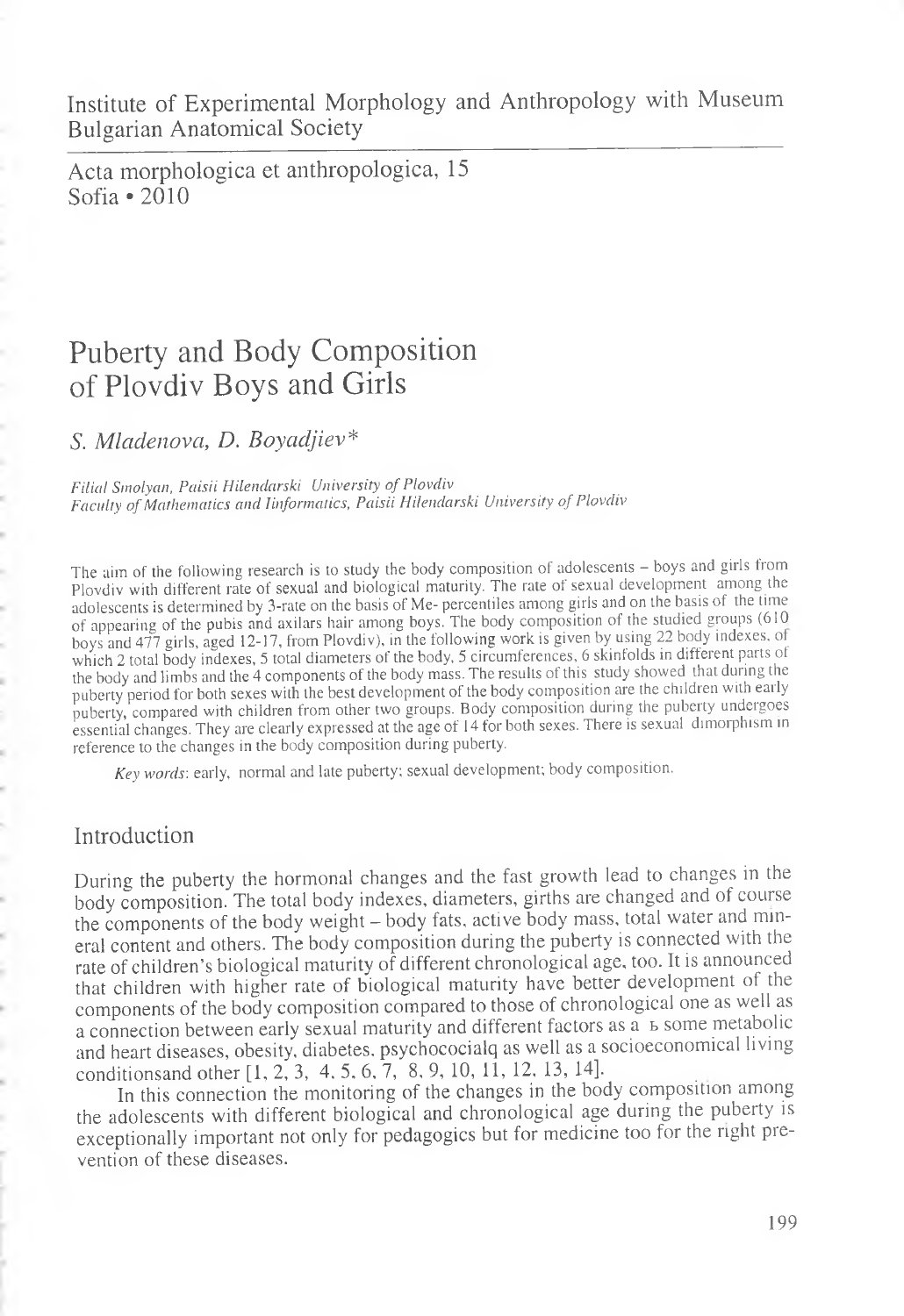With connect to this the AIM of the following research is to study the body composition of adolescents — boys and girls from Plovdiv with different rate of sexual and biological maturity.

# Material and Methods

The following work is a part of a complex, transversal study of the growth processes among the childien and adolescents of Plovdiv. The study is conducted transversely, during the period of 2005-2008 year. The rate of sexual development /biological maturity/ among the adolescents of the two sexes is determined by 3 -rate scale - accelerated, normal and retarded development /early, normal and late puberty/ on the basis of Mepercentiles among girls, and on the basis of the time of appearing of the pubis and axilaris hair among boys. The body composition of the studied groups of adolescent, of which 610 boys and 477 girls, age from 12 to 17 years, in the following work is given by using 23 body indexes, of which two total body indexes (height, weight, and the index of the body mass), 5 total diameters of the body (biacromial. bicrystal, bithrohanterial, sagital and transversal chesr diameter), 5 circumferences – one of the body and four of the limbs (chest circumference in pause and circumferences of the limbs), 6 skinfolds in different parts of the body and limbs (under the shoulder blade, above the flank(hips), the abdomen, the armpit, the place in front of the armpit, the thigh and the place below the thigh) and the components of the body mass (absolute and relative quantity body fats, active body mass and absolute quantity of subcutaneous adipose tissue). The anthropometric indexes are given using Martin-Sailer's method 1959), and the indexes and derivatives are calculated by using different formulas. The information is piocessed by the method of descriptive statistics, ANOVA, probit analysis, inter-group differences are estimated by the test for a multiple comparisons of Sheffe.

## Results and Discussion

The body composition of the three groups of girls  $(Table 1)$  – with early, normal and late puberty, shows the following peculiarities: with the highest values of the studied indexes are the girls with early puberty. They have a reliably higher weight. BMI, skin fold under the shoulder blade and components of the body weight, compared to the girls of the other groups. All the indexes for the groups of girls with normal puberty are with values above the average for the relevant age, with the exception of front - back diameter of the chest. It is with unimportantly less value of the other two groups. The girls from this group are with the highest stature, and the inter-group differences are significant only between the normally and late matured. Also the girls with late puberty are characterized with values of the studied indexes below the average. Exception is the relative part of the heaped body fats. The differences between the groups of girls with normal and late puberty are significant in reference to greater part of the studied indexes.

The Table 2 showed that among **the boys** with the best development of the studied indexes is the group of early matured which is with highest values of all the indexes. Reliable differences between the early matured and the boys with normal and late puberty can be seen for all the indexes with the exception of the thickness of the most of the studied skin folds, which is significantly higher for the late matured girls and these with normal and early puberty. The differences in the values of the studied indexes between the girls with normal development and the accelerated ones are great, also the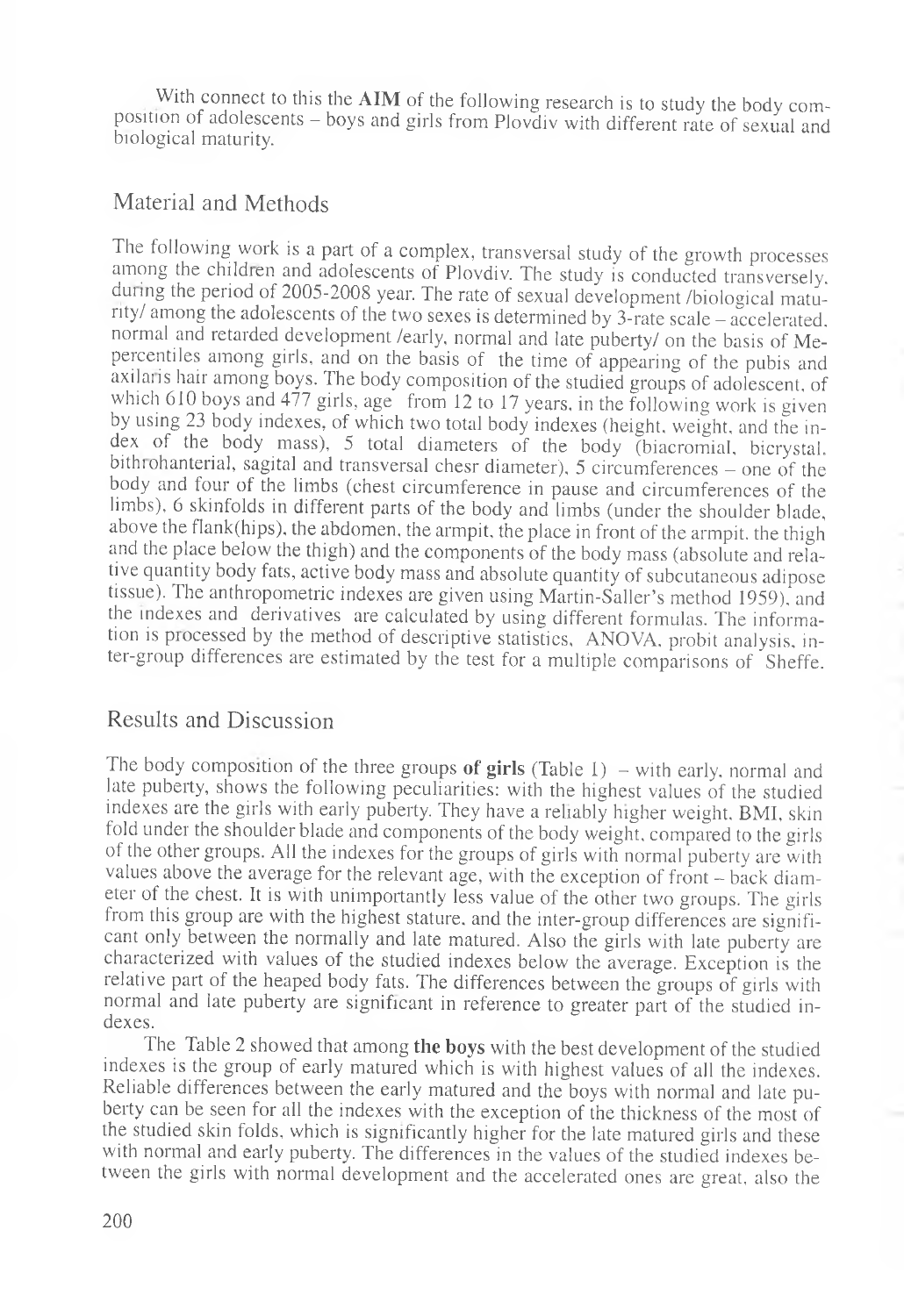| Groups                             | Eearly maturity |       |      | Normal maturity |                  |      |     | Late maturity |           | Significance between<br>qroups<br>(p < 0.05) |         |            |
|------------------------------------|-----------------|-------|------|-----------------|------------------|------|-----|---------------|-----------|----------------------------------------------|---------|------------|
| Measurement                        | N               | Mean  | SD   | $\mathbb N$     | Mean             | SD   | N   | Mean          | <b>SD</b> | Y/N                                          | N/L     | Y/L        |
| <b>Total body size and indices</b> |                 |       |      |                 |                  |      |     |               |           |                                              |         |            |
| Weight (kg)                        | 104             | 0.41  | 1.18 | 188             | 0.11             | 0.98 | 185 | $-0.18$       | 0.86      | $\pm$                                        | $\Phi$  | $\pm$      |
| Height (cm)                        | 104             | 0.13  | 1.00 | 188             | 0.18             | 0.98 | 185 | $-0.12$       | 1.01      |                                              | $\pm$   |            |
| BMI (kg/m <sup>2</sup> )           | 104             | 0.40  | 1.23 | 188             | 0.05             | 0.97 | 185 | $-0.15$       | 0.86      | $\pm$                                        |         | $\star$    |
| <b>Body diameters</b>              |                 |       |      |                 |                  |      |     |               |           |                                              |         |            |
| Biacromial diameter                | 104             | 0.20  | 0.93 | 188             | 0.07             | 0.94 | 185 | $-0.19$       | 0.99      |                                              |         | $\pm$      |
| Bicrystal diameter                 | 104             | 0.19  | 1.05 | 188             | 0.02             | 0.87 | 185 | $-0.47$       | 1.05      |                                              |         |            |
| Bitrochanterial diam               | 104             | 0.30  | 1.12 | 188             | 0.01             | 0.92 | 185 | $-0.15$       | 0.93      |                                              |         | $\pm$      |
| Sagital chest diam.                | 104             | 0.11  | 1.09 | 188             | $-0.05$          | 0.85 | 185 | 0.00          | 1.01      |                                              |         |            |
| Transver.chest diam.               | 104             | 0.15  | 1.09 | 188             | 0.56             | 0.89 | 185 | $-0.87$       | 0.99      |                                              |         |            |
| Circumferences                     |                 |       |      |                 |                  |      |     |               |           |                                              |         |            |
| Chest circum.(pause)               | 104             | 0.24  | 1.01 | 188             | 0.05             | 0.97 | 185 | $-0.11$       | 0.99      |                                              |         | $^{\rm +}$ |
| Circumfer.upper arm                | 104             | 0.34  | 1.10 | 188             | 0.08             | 0.99 | 185 | $-0.16$       | 0.89      |                                              |         | $\pm$      |
| Circumfer, forearm                 | 104             | 0.27  | 0.98 | 188             | 0.17             | 1.03 | 185 | $-0.17$       | 0.94      |                                              | $\pm$   | $\pm$      |
| Circumference thigh                | 104             | 0.36  | 1.16 | 188             | 0.13             | 0.96 | 185 | $-0.18$       | 0.90      |                                              | $\pm$   | $\pm$      |
| Circumference calf                 | 104             | 0.34  | 1.09 | 188             | 0.11             | 0.98 | 185 | $-0.17$       | 0.90      |                                              | $\pm$   | $\pm$      |
|                                    |                 |       |      |                 | <b>Skinfolds</b> |      |     |               |           |                                              |         |            |
| SF subscapular                     | 104             | 0.25  | 1.05 | 188             | 0.03             | 0.92 | 185 | $-0.12$       | 0.97      |                                              |         | $\pm$      |
| SF suprailiac                      | 104             | 0.22  | 1.03 | 188             | 0.05             | 0.97 | 185 | $-0.15$       | 0.98      |                                              |         | $\pm$      |
| SF abdomen                         | 104             | 0.14  | 0.95 | 188             | 0.07             | 0.95 | 185 | $-0.10$       | 1.02      |                                              |         |            |
| SF biceps                          | 104             | 0.12  | 1.05 | 188             | 0.06             | 1.05 | 185 | $-0.10$       | 0.88      |                                              |         |            |
| SF thigh                           | 104             | 0.27  | 1.05 | 188             | 0.08             | 0.91 | 185 | $-0.19$       | 1.00      |                                              |         | $\star$    |
| SF calf                            | 104             | 0.28  | 1.04 | 188             | 0.04             | 0.97 | 185 | $-0.19$       | 0.96      |                                              |         | $\pm$      |
| Components of body weight          |                 |       |      |                 |                  |      |     |               |           |                                              |         |            |
| Body fat                           | 104             | 0.296 | 1.12 | 188             | 0.067            | 0.95 | 142 | $-0.162$      | 0.90      |                                              |         | $\pm$      |
| % Body fat                         | 104             | 0.213 | 1.04 | 188             | 0.050            | 0.91 | 142 | $-0.145$      | 0.99      |                                              |         | $\pm$      |
| Fat free mass                      | 104             | 0.399 | 1.21 | 188             | 0.133            | 0.96 | 142 | $-0.173$      | 0.91      |                                              | $\star$ | $^{\star}$ |
| Subcutaneous fat                   | 104             | 0.291 | 1.07 | 188             | 0.089            | 0.98 | 142 | $-0.188$      | 0.91      |                                              |         | $\pm$      |

.

Table 1. Statistical parameters of body measurements of the girls (Z-score values)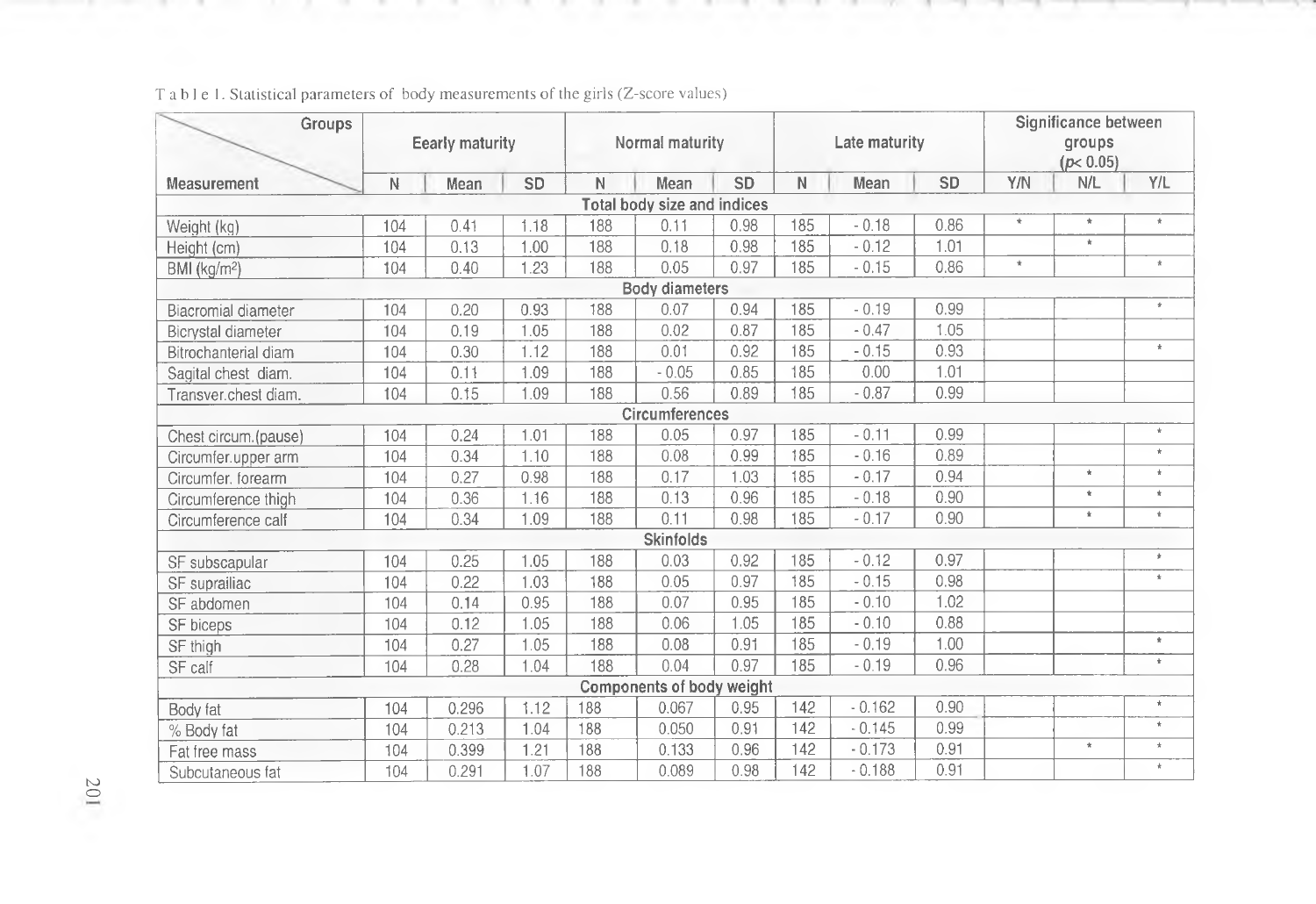| Groups                | Eearly maturity |       |      | Normal maturity |                                |           |     | Late maturity |           | Significance between<br>groups<br>$(p$ -level $0,05)$ |               |                 |
|-----------------------|-----------------|-------|------|-----------------|--------------------------------|-----------|-----|---------------|-----------|-------------------------------------------------------|---------------|-----------------|
| Measurement           | N               | Mean  | SD   | N               | Mean                           | <b>SD</b> | N   | Mean          | <b>SD</b> | Y/N                                                   | N/L           | Y/L             |
|                       |                 |       |      |                 | Total body size and indices    |           |     |               |           |                                                       |               |                 |
| Weight                | 90              | 0.74  | 1,18 | 366             | 0.12                           | 0,99      | 154 | $-0.42$       | 0,75      | $\pm$                                                 | $\pm$         | $\pm$           |
| Height                | 90              | 0,82  | 0,84 | 366             | 0.08                           | 0.96      | 154 | $-0.38$       | 0,93      | $\pm$                                                 | $\pm$         | $\pm$           |
| <b>BMI</b>            | 90              | 0.53  | 1,23 | 366             | 0,12                           | 1.02      | 154 | $-0.32$       | 0,80      | $\star$                                               | $\pm$         | $\pm$           |
|                       |                 |       |      |                 | <b>Body diameters</b>          |           |     |               |           |                                                       |               |                 |
| Biacromial diameter   | 90              | 0,37  | 1.15 | 366             | 0,05                           | 0.94      | 154 | $-0,38$       | 0.85      | $\pm$                                                 | $\star$       | $\star$         |
| Bicristalal diameter  | 90              | 0.62  | 1.13 | 366             | 0.10                           | 1,03      | 154 | $-0.20$       | 0,73      | $\star$                                               | $\pm$         | $\pm$           |
| Bitrochanterial diam. | 90              | 0,62  | 1.18 | 366             | 0.09                           | 1,01      | 154 | $-0.21$       | 0,78      | $\pm$                                                 | $\pm$         | $\star$         |
| Sagital chest diam.   | 90              | 0,52  | 1,13 | 366             | 0.08                           | 1.05      | 154 | $-0.21$       | 0,77      | $\pm$                                                 | $\pm$         | $\pmb{\ast}$    |
| Transver, chest diam. | 90              | 0,56  | 1,06 | 366             | 0.06                           | 1.01      | 154 | $-0.22$       | 0,95      | $\pm$                                                 | $\pm$         | $\pm$           |
| Circumferences        |                 |       |      |                 |                                |           |     |               |           |                                                       |               |                 |
| Chest circum.(pause)  | 90              | 0,54  | 1,15 | 366             | 0,05                           | 1,02      | 154 | $-0,40$       | 0,77      | $\star$                                               | $\star$       | $^\ast$         |
| Circumfer. upper arm  | 90              | 0.63  | 1.13 | 366             | 0,14                           | 0,97      | 154 | $-0,34$       | 0.82      | $\pm$                                                 | $\star$       | $\pm$           |
| Circumfer, forearm    | 90              | 0.65  | 1.07 | 366             | 0,14                           | 0.99      | 154 | $-0,44$       | 0.78      | $\pm$                                                 | $\pm$         | $\pm$           |
| Circumference thigh   | 90              | 0,63  | 1,14 | 366             | 0.09                           | 0.95      | 154 | $-0.31$       | 0.82      | $\pm$                                                 | $\pm$         | $\pm$           |
| Circumference calf    | 90              | 0.69  | 1.14 | 366             | 0,10                           | 0,96      | 154 | $-0,36$       | 0,85      | $\pm$                                                 | $\pm$         | $\pm$           |
|                       |                 |       |      |                 | <b>Skinfolds</b>               |           |     |               |           |                                                       |               |                 |
| SF subscapularis      | 90              | 0,36  | 1,18 | 366             | 0.08                           | 1.01      | 154 | $-0,33$       | 0,69      | $\star$                                               | $\pmb{\star}$ | $\star$         |
| SF suprailiaca        | 90              | 0.33  | 1.08 | 366             | 0,07                           | 1,02      | 154 | $-0.27$       | 0,81      |                                                       | $\pm$         | $\star$         |
| SF abdomen            | 90              | 0,33  | 1,08 | 366             | 0.08                           | 1.00      | 154 | $-0,28$       | 0,84      |                                                       | $\pm$         | $\mathcal{H}$ . |
| SF biceps             | 90              | 0,21  | 1,07 | 366             | 0.07                           | 1.03      | 154 | $-0.22$       | 0,79      |                                                       | $\pm$         | $\pm$           |
| SF thigh              | 90              | 0,28  | 0.96 | 366             | 0.04                           | 1.01      | 154 | $-0.15$       | 0,92      |                                                       |               | $\mathcal{H}$   |
| SF calf               | 90              | 0,31  | 1.09 | 366             | 0.03                           | 0.98      | 154 | $-0.14$       | 0,94      |                                                       |               | $\star$         |
|                       |                 |       |      |                 | <b>Components of body mass</b> |           |     |               |           |                                                       |               |                 |
| Body fat              | 90              | 0,455 | 1,23 | 366             | 0,07                           | 0.99      | 154 | $-0,34$       | 0.69      | $\star$                                               | $\star$       | $\star$         |
| % Body fat            | 90              | 0,312 | 1.07 | 366             | 0.06                           | 1.00      | 154 | $-0.26$       | 0,85      |                                                       | $\star$       | $\pm$           |
| Fat free mass         | 90              | 0,702 | 1,00 | 366             | 0.08                           | 0,96      | 154 | $-0.49$       | 0,81      | $\pm$                                                 | $\star$       | $\pm$           |
| Subcutaneous fat      | 90              | 0,428 | 1,16 | 366             | 0.06                           | 1.00      | 154 | $-0,29$       | 0.78      | $\star$                                               | $\pm$         | $\pm$           |

Table 2. Statistical parameters of body measurements of the boys (Z-score values)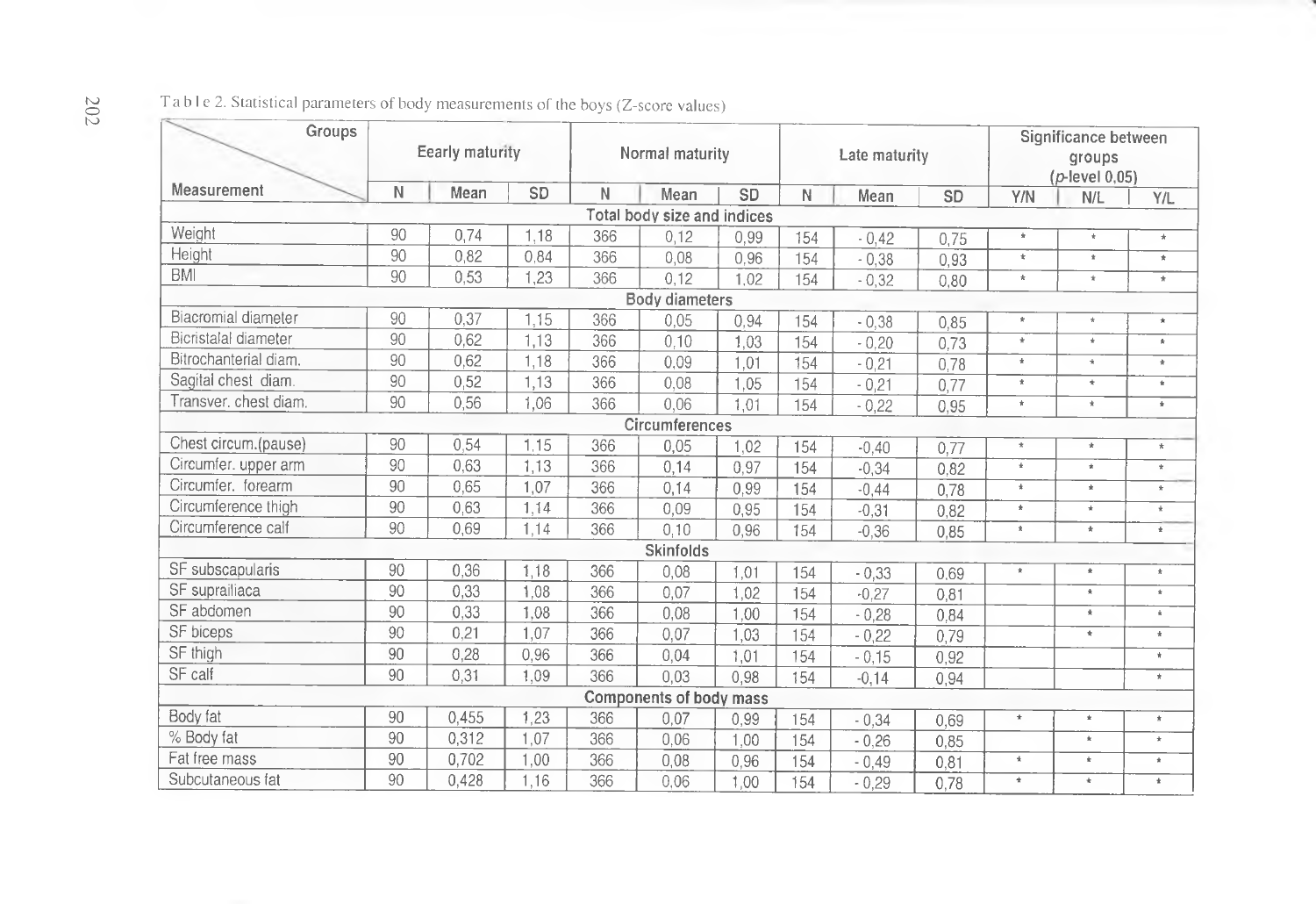differences in the values of height, weight, BMI, diameters of the body, girths of the limbs and the relative part of the body fat are the greatest. With values of the body sizes below the average for the relevant age are the boys with late puberty. They are with reliably lowest, slightest and the smallest biacromial diameter and relative part of the body fats. The smallest inter-group differences among the boys can be seen in the values of the thickness of the skinfolds.

**The adolescents from different age groups** are characterized with specific features in their body composition. During the  $12<sup>th</sup>$  and  $13<sup>th</sup>$  year of their growth and development, the girls with early puberty are with higher values of the indexes of the body composition, compared to those with normal and late puberty. They are show the best development of the total body sizes, chest and limbs measurement and active body mass, the chest circumferences and circumferences of the limbs during the  $12<sup>th</sup>$  year, as well as subscapular skinfold during the  $13<sup>th</sup>$  year. The differences in the values of the indexes between the groups of 12-year-old girls are statistically insignificant, but significant differences are show between early and late maturity 13-year-old girls. Values below the average can be seen among 12-year-old girls matured in normal terms and among 13-year-old girls, matured in late terms.

The 14<sup>th</sup> year for girls is characterized with transformation in the body composition for the three groups due to a sudden change in the direction and values of the studied indexes. Early matured girls who up to their 13<sup>th</sup> year have the highest values of all the studied indexes slow down the growth of more features and the values reach a level below the average for the age. At this age increase the growth of the girls matured in normal terms and practically they have the highest values of these indexes, compared to the other two groups. In group of girls, matured in late terms increase the growth of shoulders and chest circumference. Significant inter-group differences among the 14 years old girls are not seen  $(p>0.05)$ .

Between the  $14<sup>th</sup>$  and  $15<sup>th</sup>$  year the transformation of the body composition continues and the 15-year-old girls with early puberty are again with the highest values of the studied indexes. But they seriously decrease the growing in height and practically their height at this age is lower than the height of the late matured ones ( $p<0.05$ ). At this age can be seen acceleration in height growth for late matured girls and the values of the index reach a level above the average. For the 15-year-old girls significant intergroup differences in the values of the other indexes of the body composition are seen mainly between early and late matured girls.

**During the period of maturity the early matured boys are reliably heavier.** higher, with bigger quantity of subcutaneous adipose tissue in the abdomen and back as well as with greater absolute quantity body fats and active body mass than the ones who matured late. At this age periods the boys with late puberty have values of all the indexes below the average with the exception of the diameter of the chest during the  $12<sup>th</sup>$ year, some skinfolds and percent fat tissue during the  $14<sup>th</sup>$  year.

At the age of 13 the biggest and statistically significant are the intra-group differences in the values of height, weight, active body mass and chest circumferences in pause between the boys with accelerated and retarded development. During the  $14<sup>th</sup>$  year are show change in the body composition of normal maturity boys. The growth of the shoulder width, the transverse diameter of the chest and the chest measurement in pause, the active body mass and the absolute quantity of the body fats is retarded for the boys with normal puberty and the values of these indexes decrease below the average for this age. At this age there are significant differences between the boys who matured early and normally, as well as between them and late matured in reference to height, shoulder width and active body mass( $p$ <0.05). During 15<sup>th</sup> year statistically significant for all the studied indexes with exception of the skin folds in the place of abdomen and lower limb are the differences between them and the boys with late puberty.